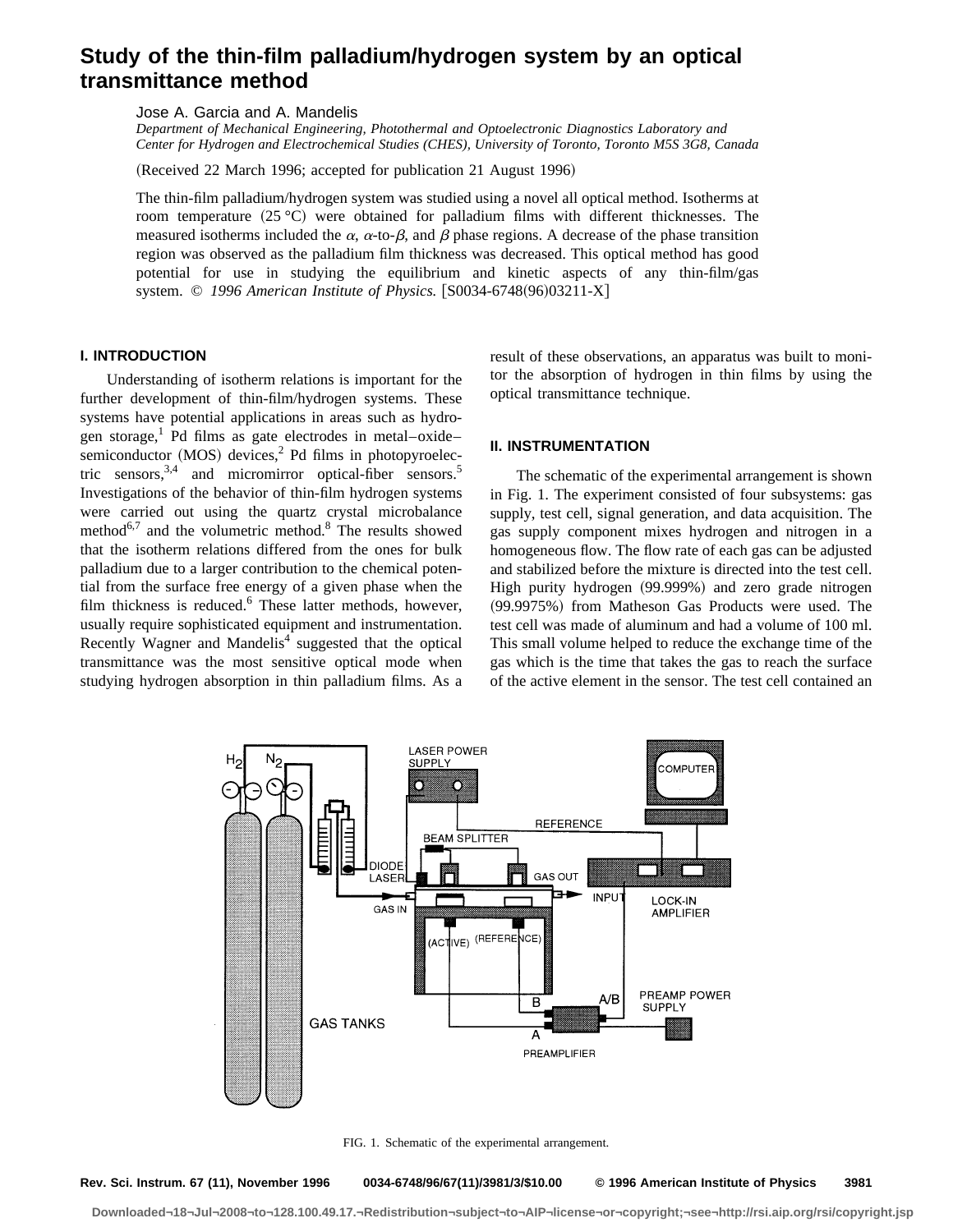

FIG. 2. Schematic of the optical transmittance method.

active and a reference sensor. In this way any noise or drift due to the electronics was compensated by measuring the ratio of the active-to-reference signal. The active sensor had a  $28$ - $\mu$ m-thick polyvinylidene fluoride (PVDF) substrate coated on one side with a thin palladium film. The reference sensor had no substrate at all and was surrounded only by ambient gas.

A GaAlAs diode laser emitting at 850 nm, with a fiberoptic pigtail, was used to illuminate the palladium film. The diameter of the multimode optical fiber was 100  $\mu$ m. In order to minimize fluctuations from the diode laser or its electronics, the optical fiber was connected to an integrated splitter that divided the laser beam into 90% and 10% components in separate fibers. The component with 90% of the beam was directed to the PVDF–palladium film and that with 10% was directed to the reference sensor. The two fibers were terminated with metal shell fiber-optic connectors. The optical fibers were mounted on the lid of the test chamber and lenses focused the beam onto the Pd–PVDF film. When the modulated laser light was incident on the palla- $\dim$  film, an optical transmittance  $(OT)$  signal was produced, as the film allowed some of the light to be transmitted to a photodiode. When hydrogen gas came into contact with the film, the hydrogen was absorbed into the palladium altering its optical properties.<sup>4</sup> The output signal of the photodiode from the reference and active sensors was connected to a current follower that converted the short circuit current of the photodiode into a proportional voltage. In the current follower the active signal was divided by the reference signal. Then the ratio of the two signals was input to a lock-in amplifier. The data acquisition was facilitated by a personal computer connected to the lock-in amplifier through an analog-to-digital  $(A/D)$  converter. A schematic of the sensor principle is shown in Fig. 2.

# **III. EXPERIMENTAL RESULTS AND ANALYSIS**

Polyvinylidene fluoride films coated with various palladium thicknesses  $(50, 130, 260 \text{ Å})$ , as specified by the manufacturer (AMP Flexible Film Sensors, Valley Forge, PA) were used. Concentrations of hydrogen in nitrogen ranging from 0.5% to 100% by volume were introduced into the test cell at room temperature  $(25 °C)$ . A typical amplitude–time



FIG. 3. Time-response profile from 10% (by volume) of hydrogen in nitrogen at 25 °C. The base line is 100% nitrogen. The saturation signal change  $\Delta S$  used for isotherm construction is also shown.

profile is shown in Fig. 3. The curve is for 10% hydrogen in nitrogen exposed to a 130-Å-thick palladium film. The isotherms obtained in this work for palladium films with various thicknesses are shown in Fig. 4. The vertical axis is on a logarithmic scale to emphasize the different phase regions shown in isotherms reported in the literature.<sup>5,6</sup> The solid and dashed lines shown in Fig. 4 correspond to the isotherms for the 60 and 180 Å palladium films reported by Frazier and Glosser.<sup>6</sup> At the time of this study no PVDF substrate with



FIG. 4. Measured isotherms for palladium–hydride at 25 °C and various palladium film thicknesses. The solid and dashed lines correspond to isotherms for 60- and 180-Å-thick palladium films reported in the literature  $(Ref. 6).$ 

### **3982 Rev. Sci. Instrum., Vol. 67, No. 11, November 1996 Thin-film Pd/H system**

**Downloaded¬18¬Jul¬2008¬to¬128.100.49.17.¬Redistribution¬subject¬to¬AIP¬license¬or¬copyright;¬see¬http://rsi.aip.org/rsi/copyright.jsp**